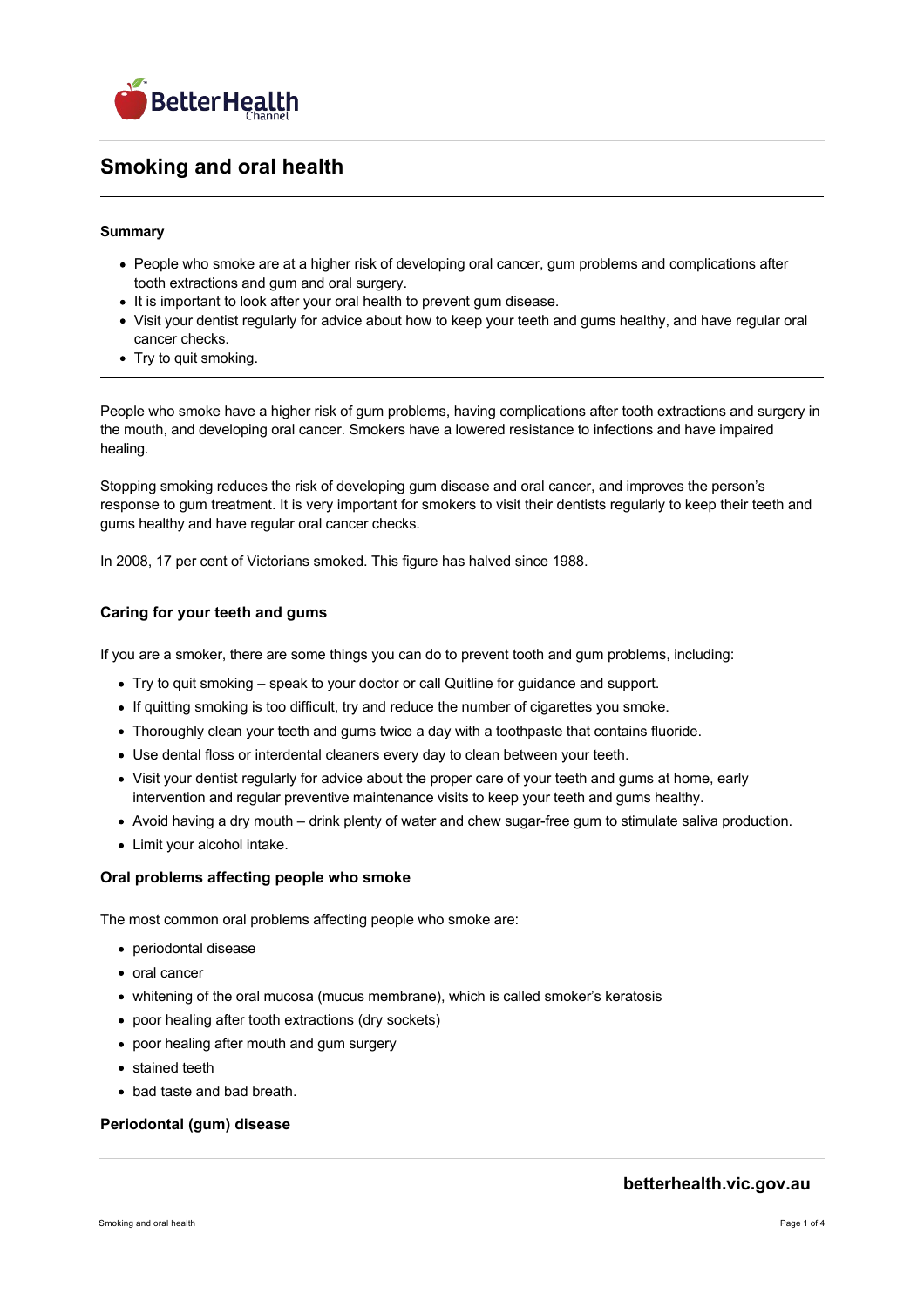Periodontal (gum) disease is caused by an infection that destroys the bone surrounding and supporting your teeth. This bone holds your teeth into your jawbone and allows you to chew comfortably. Bacteria and food debris called dental plaque can trigger gum disease.

If left on teeth and gums, plaque hardens to form calculus or tartar. The plaque and calculus irritate the gums around teeth. As gum disease progresses, more bone is lost. Teeth become loose and may fall out by themselves or have to be removed by a dentist.

Smokers typically do not have bleeding gums as they have poor blood supply to the gums, so their gum disease is often masked.

People who smoke less than 10 cigarettes per day are two times more likely to develop gum disease. This increases to four to five times more likely in heavier smokers. Also, the more cigarettes smoked, the worse the gum disease. Smokers do not respond as well to gum treatment as non-smokers.

Smokers are at a higher risk of developing acute necrotizing ulcerative gingivitis, a very painful condition of the gum, which smells and tastes terrible.

Encouragingly, people who stop smoking have the same risk of developing gum disease and responding to gum treatment as non-smokers. People who stop smoking may notice that their gums bleed more. The bleeding should stop after gum treatment from your dentist or dental hygienist, and cleaning your teeth properly.

#### **Symptoms of gum disease**

Please see your dentist if you notice any signs and symptoms of gum disease, including:

- red, swollen, tender, bleeding gums
- a persistent discharge (pus) coming from your gums
- gums that are loose and pull away from your teeth
- a bad taste or bad breath
- loose teeth this can change the feel of your bite when your teeth are placed together or make dentures fit differently
- spaces opening between your teeth.

### **Oral cancer**

Oral cancer is cancer of the mouth, including the tongue, cheek, palate, floor of the mouth and lips. There were 518 new cases of oral cancer diagnosed in Victoria in 2010. 59 per cent of Victorians with oral cancer will live for another five years.

Of people with oral cancer, 75 per cent are smokers. People who smoke 40 cigarettes per day and drink four alcoholic drinks per day are 35 times more likely to develop oral cancer than non-smokers and non-alcohol drinkers. The risk is much lower in people who only smoke or only drink alcohol.

People who stop smoking and stop drinking alcohol have the same risk of developing oral cancer as non-smokers after 10 years. Also, non-smokers with oral cancer are three times more likely to survive than non smokers.

Oral cancer in smokers is most likely to occur on the side of the tongue and the floor of the mouth. Treatment for oral cancer includes surgery, radiotherapy and tooth extractions.

#### **Symptoms of oral cancer**

Please see your dentist immediately if you notice any:

persistent ulcer in your mouth or on your lip that does not disappear after seven to 10 days, particularly if the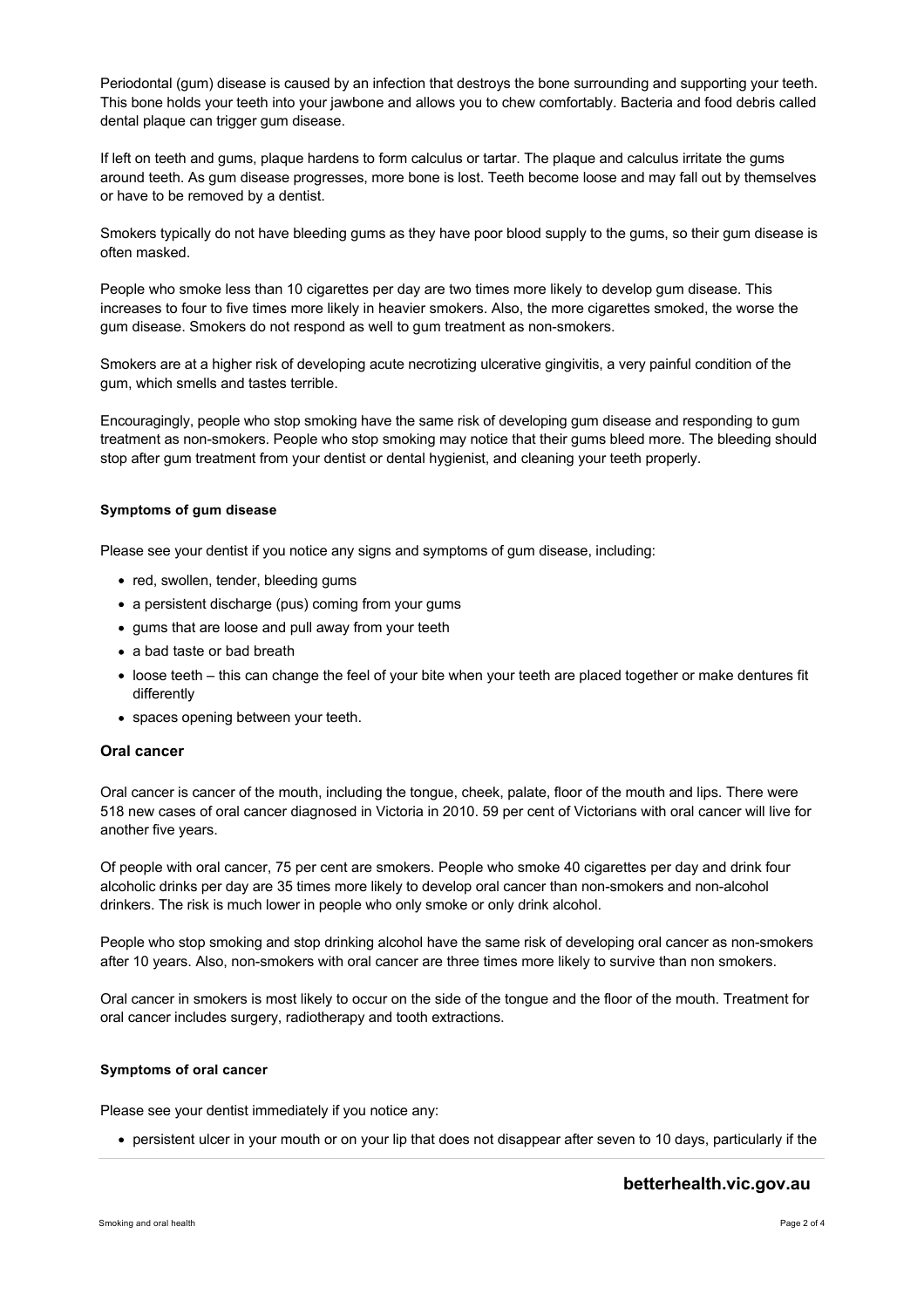ulcer is **not** painful

- white patch in your mouth
- red patch in your mouth
- swelling in your mouth
- dentures suddenly not fitting properly.

### **Poor healing after dental work**

People who smoke are more likely to develop a 'dry socket'. This is a poorly healing tooth socket after a tooth extraction, which is very painful.

People who smoke are also more likely to have pain after other oral and gum surgery. Dental implants are less likely to integrate or 'take' in people who smoke than in non-smokers.

Contact your dentist if you have any problems after a tooth extraction, oral and gum surgery, including dental implant surgery.

# **Where to get help**

- Your doctor
- Dentist or oral healthcare professional
- Quitline Tel. 13 7848 (13 QUIT)
- Community dental clinics Tel. 1300 360 054 to find your local clinic
- The Royal Dental Hospital of Melbourne:
- General enquiries or to make an appointment Tel. (03) 9341 1000 or 1800 833 039 (outside Melbourne metro) Monday to Friday, 8:30 am to 5 pm.
- Dental emergencies Tel. 1300 360 054 Monday to Friday 8.30 am to 9.15 pm, weekends and public holidays 9 am to 9.15 pm
- Australian Dental Association Tel. (03) 8825 4600
- **Things to remember**
- People who smoke are at a higher risk of developing oral cancer, gum problems and complications after tooth extractions and gum and oral surgery.
- It is important to look after your oral health to prevent gum disease.
- Visit your dentist regularly for advice about how to keep your teeth and gums healthy, and have regular oral cancer checks.
- Try to quit smoking.